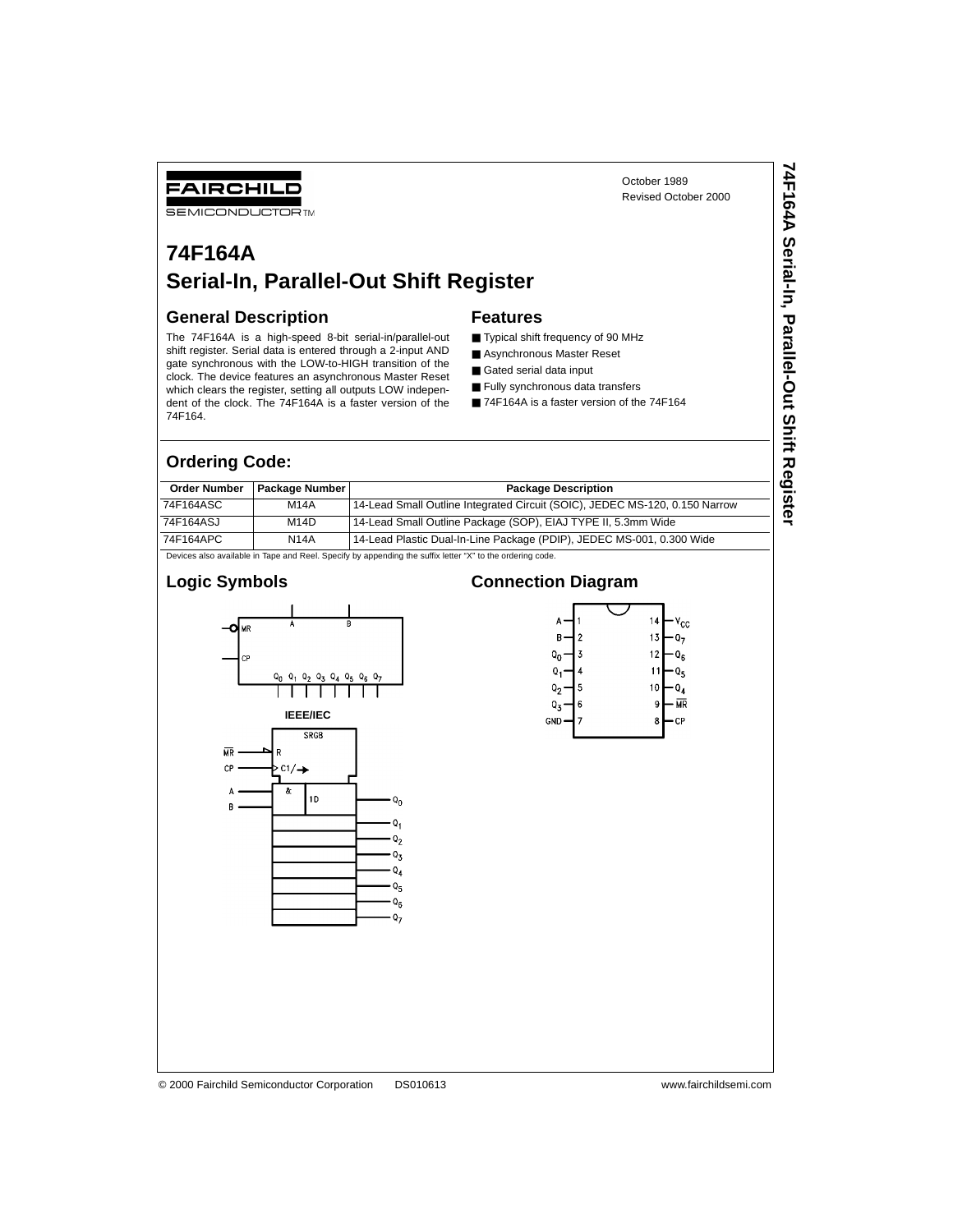# 74F164A **74F164A**

## **Unit Loading/Fan Out**

| <b>Pin Names</b> | <b>Description</b>                     | U.L.<br><b>HIGH/LOW</b> | Input $I_{\rm H}/I_{\rm H}$<br>Output I <sub>OH</sub> /I <sub>OL</sub> |  |  |
|------------------|----------------------------------------|-------------------------|------------------------------------------------------------------------|--|--|
| A, B             | Data Inputs                            | 1.0/1.0                 | $20 \mu A/-0.6 \text{ mA}$                                             |  |  |
| <b>CP</b>        | Clock Pulse Input (Active Rising Edge) | 1.0/1.0                 | 20 µA/-0.6 mA                                                          |  |  |
| <b>MR</b>        | Master Reset Input (Active LOW)        | 1.0/1.0                 | 20 µA/-0.6 mA                                                          |  |  |
| $Q_0 - Q_7$      | Outputs                                | 50/33.3                 | $-1$ mA/20 mA                                                          |  |  |

#### **Functional Description**

The 74F164A is an edge-triggered 8-bit shift register with serial data entry and an output from each of the eight stages. Data is entered serially through one of two inputs (A or B); either of these inputs can be used as an active HIGH Enable for data entry through the other input. An unused input must be tied HIGH.

Each LOW-to-HIGH transition on the Clock (CP) input shifts data one place to the right and enters into  $Q_0$  the logical AND of the two data inputs (A • B) that existed before the rising clock edge. A LOW level on the Master Reset (MR) input overrides all other inputs and clears the register asynchronously, forcing all Q outputs LOW.

#### **Mode Select Table**

| Operating     | <b>Inputs</b> |   |   | Outputs        |             |  |  |
|---------------|---------------|---|---|----------------|-------------|--|--|
| Mode          | <b>MR</b>     | A | в | Q <sub>0</sub> | $Q_1 - Q_7$ |  |  |
| Reset (Clear) |               | x | x |                | l -l        |  |  |
|               | н             |   |   |                | $q_0 - q_6$ |  |  |
| Shift         | н             |   | h |                | $q_0 - q_6$ |  |  |
|               | н             | h |   |                | $q_0 - q_6$ |  |  |
|               | Н             | h | h | н              | $q_0 - q_6$ |  |  |

H(h) = HIGH Voltage Levels

 $L(I) = LOW$  Voltage Levels  $X = ImmateriaI$ 

 $q_n$  = Lower case letters indicate the state of the referenced input or output one setup time prior to the LOW-to-HIGH clock transition.



Please note that this diagram is provided only for the understanding of logic operations and should not be used to estimate propagation delays.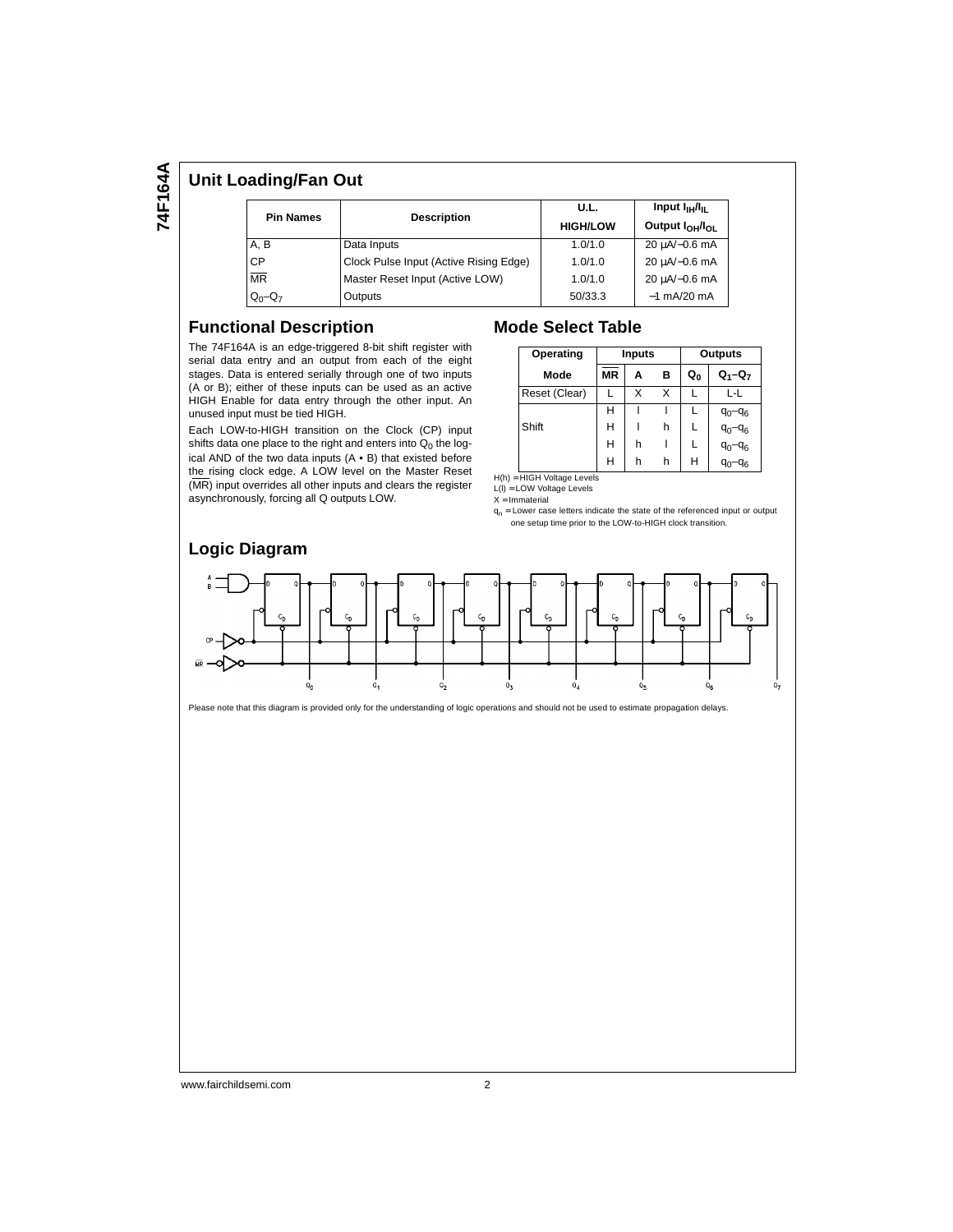## **Absolute Maximum Ratings**(Note 1) **Recommended Operating**

| Storage Temperature                         | $-65^{\circ}$ C to $+150^{\circ}$ C |
|---------------------------------------------|-------------------------------------|
| Ambient Temperature under Bias              | $-55^{\circ}$ C to $+125^{\circ}$ C |
| Junction Temperature under Bias             | $-55^{\circ}$ C to $+150^{\circ}$ C |
| V <sub>CC</sub> Pin Potential to Ground Pin | $-0.5V$ to $+7.0V$                  |
| Input Voltage (Note 1)                      | $-0.5V$ to $+7.0V$                  |
| Input Current (Note 1)                      | $-30$ mA to $+5.0$ mA               |
| Voltage Applied to Output                   |                                     |
| in HIGH State (with $V_{CC} = 0V$ )         |                                     |
| <b>Standard Output</b>                      | $-0.5V$ to $V_{CC}$                 |
| 3-STATE Output                              | $-0.5V$ to $+5.5V$                  |
| <b>Current Applied to Output</b>            |                                     |
| in LOW State (Max)                          | twice the rated $I_{\Omega}$ (mA)   |
| ESD Last Passing Voltage (Min)              | 4000V                               |

# **Conditions**

Free Air Ambient Temperature 0°C to +70°C Supply Voltage  $+4.5V$  to  $+5.5V$  74F164A **74F164A**

**Note 1:** Absolute maximum ratings are values beyond which the device may be damaged or have its useful life impaired. Functional operation under these conditions is not implied.

**Note 2:** Either voltage limit or current limit is sufficient to protect inputs.

## **DC Electrical Characteristics**

| Symbol           | <b>Parameter</b>             |                                     | Min   | Typ | Max    | Units  | $v_{\rm cc}$ | <b>Conditions</b>                          |
|------------------|------------------------------|-------------------------------------|-------|-----|--------|--------|--------------|--------------------------------------------|
| V <sub>IH</sub>  | Input HIGH Voltage           |                                     | 2.0   |     |        | $\vee$ |              | Recognized as a HIGH Signal                |
| $V_{IL}$         | Input LOW Voltage            |                                     |       |     | 0.8    | $\vee$ |              | Recognized as a LOW Signal                 |
| $V_{CD}$         | Input Clamp Diode Voltage    |                                     |       |     | $-1.2$ | $\vee$ | Min          | $I_{IN} = -18$ mA                          |
| $V_{OH}$         | Output HIGH                  | $\frac{10\%}{10\%}$ V <sub>CC</sub> | 2.5   |     |        | $\vee$ | Min          | $I_{OH} = -1$ mA                           |
|                  | Voltage                      | $5\%$ $V_{CC}$                      | 2.7   |     |        |        |              | $I_{OH} = -1$ mA                           |
| $V_{OL}$         | Output LOW Voltage           | $10\%$ $V_{CC}$                     |       |     | 0.5    | $\vee$ | Min          | $I_{OL}$ = 20 mA                           |
| ŀн               | Input HIGH                   |                                     |       |     | 5.0    | μA     | Max          | $V_{IN} = 2.7V$                            |
|                  | Current                      |                                     |       |     |        |        |              |                                            |
| $I_{\text{BVI}}$ | Input HIGH Current           |                                     |       |     | 7.0    | μA     | Max          | $V_{IN} = 7.0V$                            |
|                  | <b>Breakdown Test</b>        |                                     |       |     |        |        |              |                                            |
| $I_{CEX}$        | Output HIGH                  |                                     |       |     | 50     | μA     | Max          | $V_{\text{OUT}} = V_{\text{CC}}$           |
|                  | Leakage Current              |                                     |       |     |        |        |              |                                            |
| $V_{ID}$         | Input Leakage                |                                     | 4.75  |     |        | $\vee$ | 0.0          | $I_{ID} = 1.9 \mu A$                       |
|                  | Test                         |                                     |       |     |        |        |              | All other pins grounded                    |
| $I_{OD}$         | Output Leakage               |                                     |       |     | 3.75   | μA     | 0.0          | $VION = 150$ mV                            |
|                  | <b>Circuit Current</b>       |                                     |       |     |        |        |              | All other pins grounded                    |
| Ι'n.             | Input LOW Current            |                                     |       |     | $-0.6$ | mA     | Max          | $V_{IN} = 0.5V$                            |
| $I_{OS}$         | Output Short-Circuit Current |                                     | $-60$ |     | $-150$ | mA     | Max          | $V_{\text{OUT}} = 0V$                      |
| $I_{\rm CC}$     | Power Supply Current         |                                     |       | 35  | 55     | mA     | Max          | $CP = HIGH$                                |
|                  |                              |                                     |       |     |        |        |              | $\overline{\mathsf{MR}}$ = GND, A, B = GND |

3 www.fairchildsemi.com